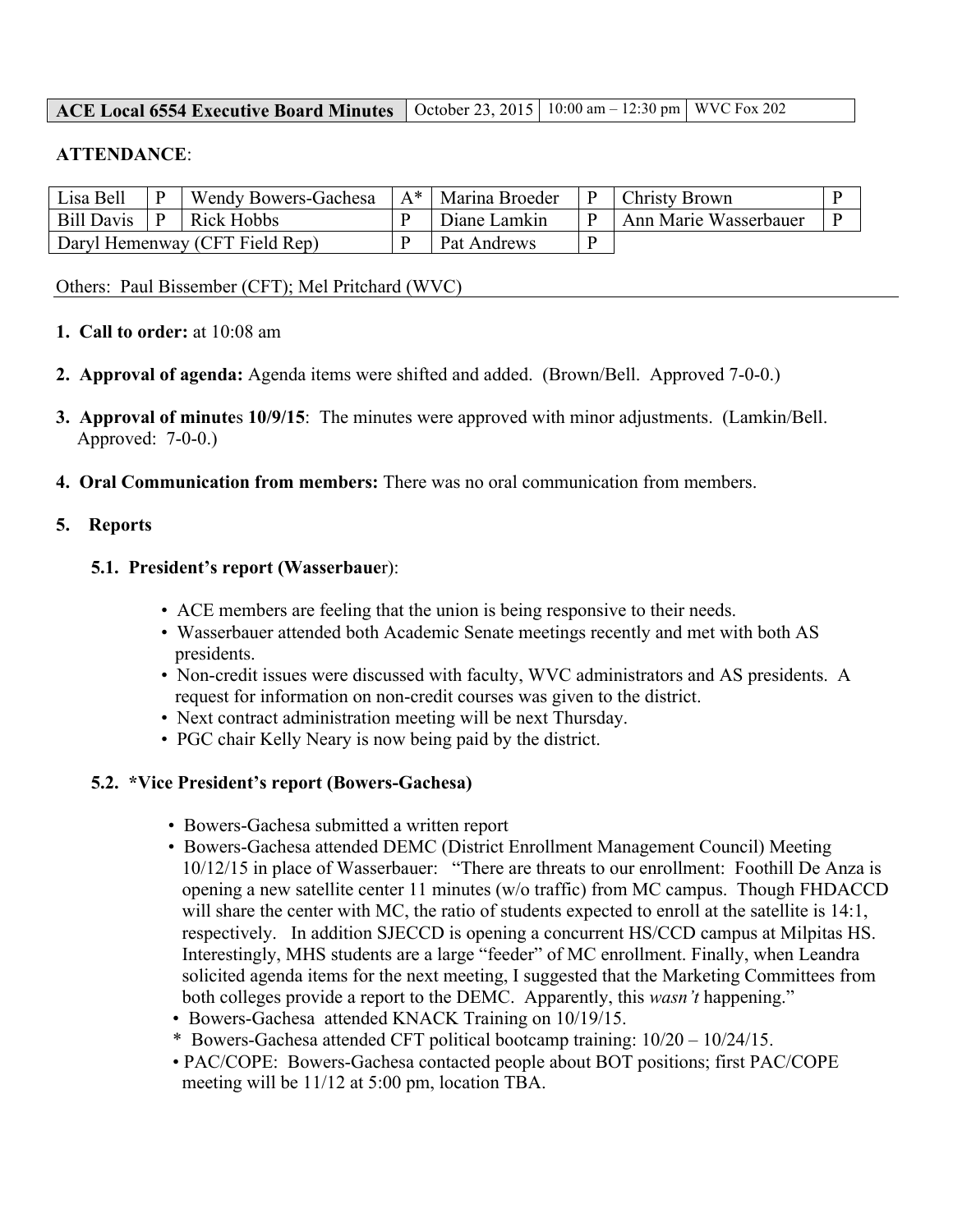## **5.3 CFT Organizer report (Bissember):**

- Bissember provided training on KNACK to Bowers-Gachesa and Pritchard as heads of the Organizing and Membership Committee.
- CFT has shifted from Toolkit to KNACK. Bissember and Laura Watson have already input ACE data into KNACK.
- KNACK is now accessible for viewing data.
- Bowers-Gachesa and Pritchard need to be given access for data input.

### **5.4 Treasurer's report (Lamkin):**

- Lamkin submitted a written report (see union website).
- Budget committee has not yet met, but will meet soon. Lamkin will send out the details of time and location once the meeting has been scheduled.

## **5.5 Secretary's report (Hobbs):**

- Hobbs submitted a written report to the board.
- The CBA has been fully updated on the website, including the tabbed articles.
- Hobbs attended a Labor Notes conference on  $10/17/15$ .

## **5.6 WVC Grievance Officer report (Andrews**):

- There are five grievances currently being addressed, two in the formal process.
- The district at times is inconsistent and incorrect in its application of faculty load.
- ACE needs to get the grievance committee organized and establish some internal processes around grievance handling and recording.

### **5.7 Field representative report (Hemenway):**

- Health benefits subcommittee will meet  $10/29$ .
- Bargaining committee needs to get organized soon.
- CBA errata need to be cleaned up.
- Bylaws committee needs to start soon.
- Reminder: action at BOT meeting on 11/17.

# **5.8 Organizing and Membership Committee report (Pritchard)**:

• A written report was submitted regarding internal organizing, external organizing and a timeline for action. It was suggested to bring the ACE offices into functional mode.

# **6. Appointments**

# **6.1 Mission College Grievance Officer:** Hobbs was appointed as the MC grievance officer.

# **7. Old Business**

**7.1 BOT vacant seat**: Activity surrounding BOT elections is underway.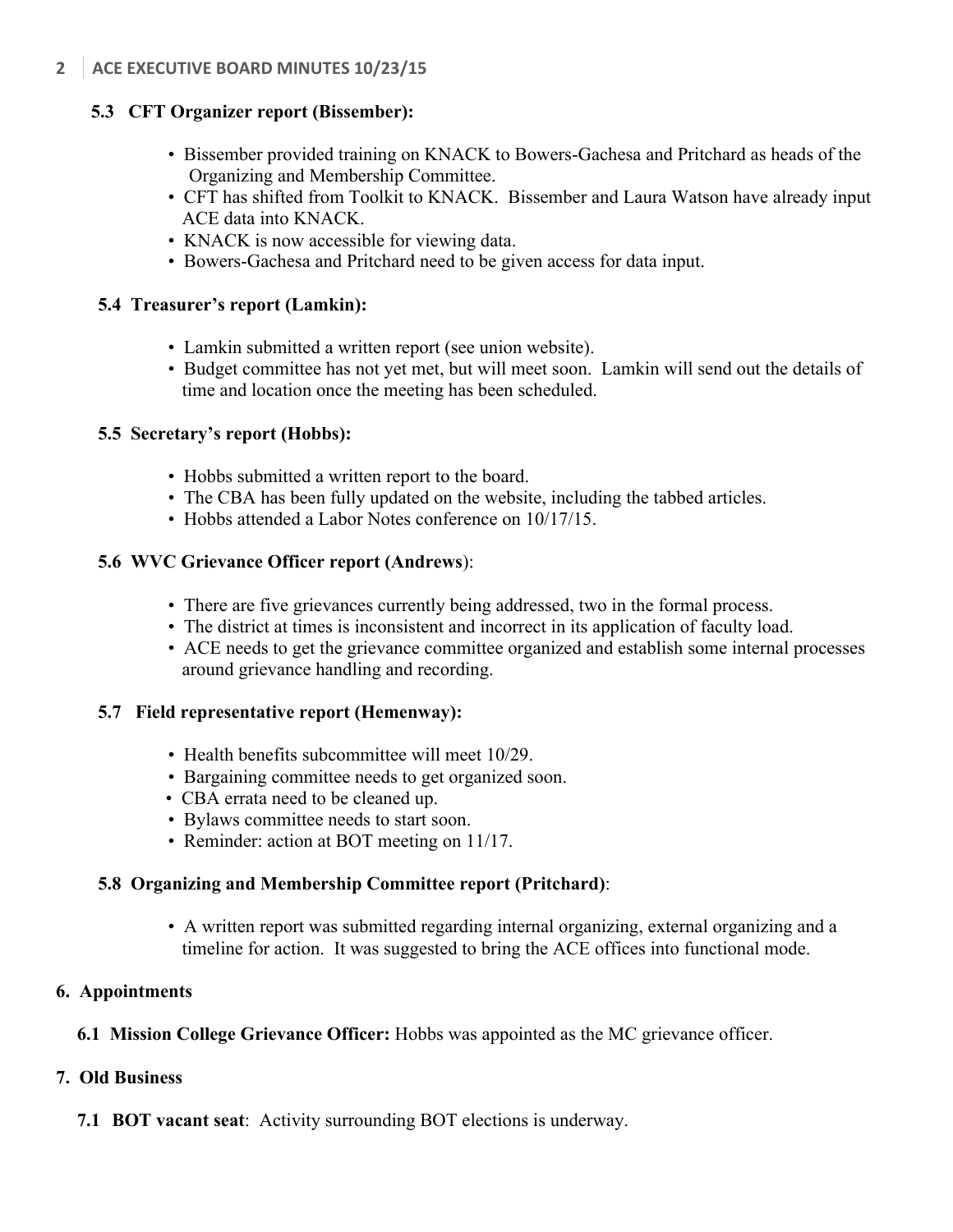## **7.2 Negotiations**:

- Initial planning for current reopener negotiations will take place.
- Bargaining Committee will work with Organizing and Membership Committee to get faculty input and involvement.
- An overall plan and timeline will be developed.
- Education of negotiations team and ACE members will take place.
- Negotiators will report at each eboard meeting.
- It was suggested that negotiators attend each eboard meeting, but negotiator Jory Segal has other meetings at SJ/E during this time.
- Negotiation team and Bargaining Committee will meet within the next two weeks to put these processes in motion.
- Davis and Hemenway will develop a survey to be conducted at the General Membership meetings next week.
- **7.3 Discussion on PGC co-chairs** communication with union, reassigned time for PGC chairs. *This item was tabled.*
- **7.4 Discuss norms for communication** (phone, email/text, in person) among Executive Board members and accountability of union officers and committee members to Executive Board decisions. *This item was tabled.*

## **8. New business**

- **8.1 October 27 & 29 Membership Meetings** agendas or topics, format.
	- General announcements will be made: Nov 17 action, SC council, committee memberships, health benefits report
	- Input on negotiation reopeners will be solicited and discussed in breakout groups.
	- Hobbs will send out the meeting agenda to all faculty. Wasserbauer will send a message to all stewards to encourage their constituents to come to the meeting. Davis will follow up with WVC stewards.
- **8.2 Committee memberships** were reviewed. WVC replacement will be needed for Load Committee for next semester. WVC PGC chair term will expire in May 2016. List of committee members are listed on the ACE website. All ACE committees need members except Elections Committee. South Bay Labor Council delegates are needed.
- **8.3 KNACK access**: Authorize access to KNACK for Organizing and Membership Committee chair. (Davis/Hobbs. Approved 5-0-0).
- **8.4 Nov. 17 BOT hearing** of ACE Grievance regarding long-term disability benefits. *This item was not discussed.*
- **8.5 Choose printing services:** Kinkos, Staples or other (price comparison). *This item was not discussed.*
- **8.6 ACE We**bsite brainstorm the ideal website. Its was decided during strategic planning meeting that this topic was to be addressed during the 2016/17 academic year.